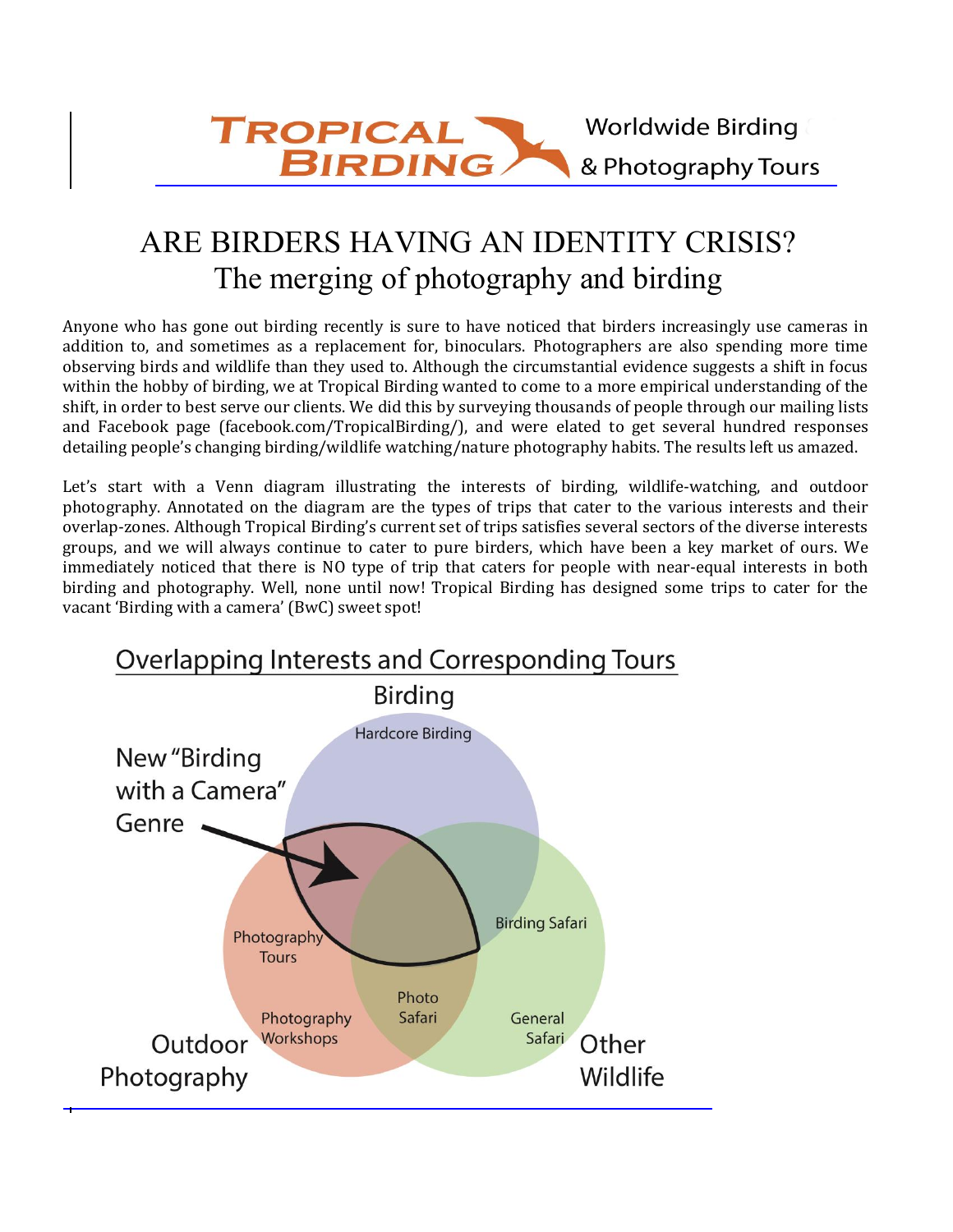## **Changing Interests of Tropical Birding Guides**

We also surveyed our guides and trip leaders to see how their relative interests had changed in the last decade. They are all still very keen birders, and enjoy guiding pure birding tours, as well as photography trips and relaxed custom tours. But when they are enjoying nature on their own dime, you can see in the triangular graph below that their relative interests have converged into the birding/photography sweet spot (the shaded zone). With the new 'Birding with a Camera' tours we have designed, the guides can now serve the interests of clients who have the same core passions for both birding and photography.

### HOW THE TROPICAL BIRDING PRO GUIDES HAVE CHANGED FOCUS IN TEN YEARS



|                         | lain     | Keith    | <b>Ken</b> | Pablo    | <b>Charley</b> | <b>Nick</b> | George   | Andres   |
|-------------------------|----------|----------|------------|----------|----------------|-------------|----------|----------|
| B-P-OW<br><b>Before</b> | 66/0/33  | 50/10/40 | 40/35/25   | 5/70/25  | 85/5/10        | 70/20/10    | 0/80/20  | 33/33/34 |
| B-P-OW<br><b>Now</b>    | 45/45/10 | 40/40/20 | 38/38/24   | 20/60/20 | 60/20/20       | 50/40/10    | 33/33/34 | 40/40/20 |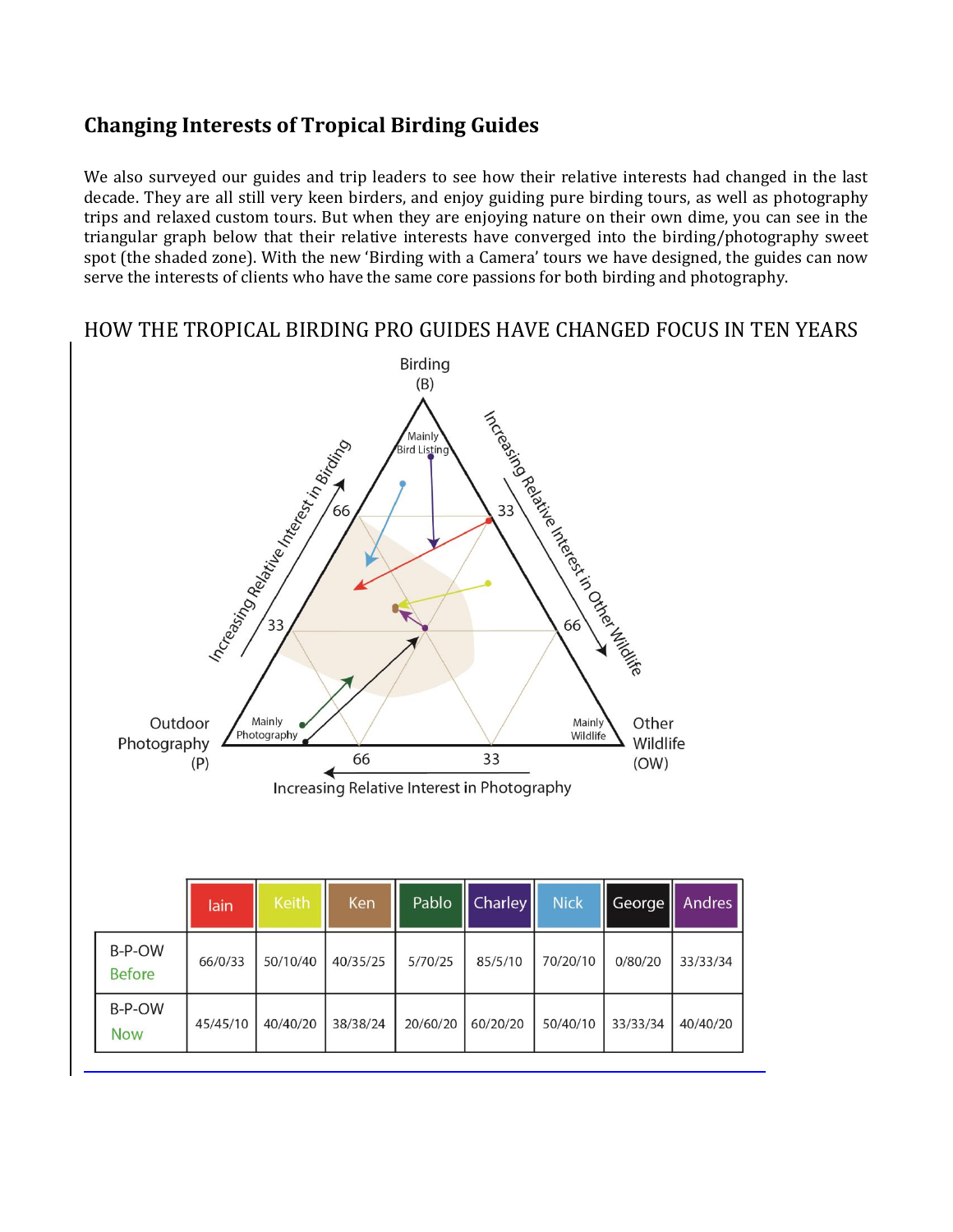## **It's Not Just the Tropical Birding Guides Whose Interests are Changing**

With responses from over 200 Tropical Birding clients and contacts, we plotted the 10-year change within the broader birding community. Take a look at the triangular graph below where you can see the main shift in focus for respondents: from 2008 in blue (mostly strictly birding, though some pure photographers as well), to 2018 in red (a birding/photography hybrid). Again, there has been a shift into the sweet spot.



#### **There Has Been a Paradigm Shift in the Way We Bird, but We are Still Birders**

There has been an undeniable shift in focus for at least 40% of birders, who are now including photography as a vital component of their birding. This is not necessarily an attempt to get publication-quality photos, but rather a way of preserving a birding experience, perhaps to share it on social media, and for many, to aid in the identification of tricky species or to document rarities. Birders take photographs with a variety of equipment, including digi-scoping adaptors, point-and-shoots, micro four-thirds and SLRs with whooping great lenses. But the camera is now a vital tool in their arsenal, even as seeing and enjoying birds remains the most important element of their hobby.

#### **A Birder's Increased Interest in Photography Can Increase Their Interest in Other Wildlife.**

On tour, we have also noticed that birders now frequently pay more attention to other wildlife than they did in the past. Perhaps this is best illustrated in a country like Madagascar. Our tours here a decade ago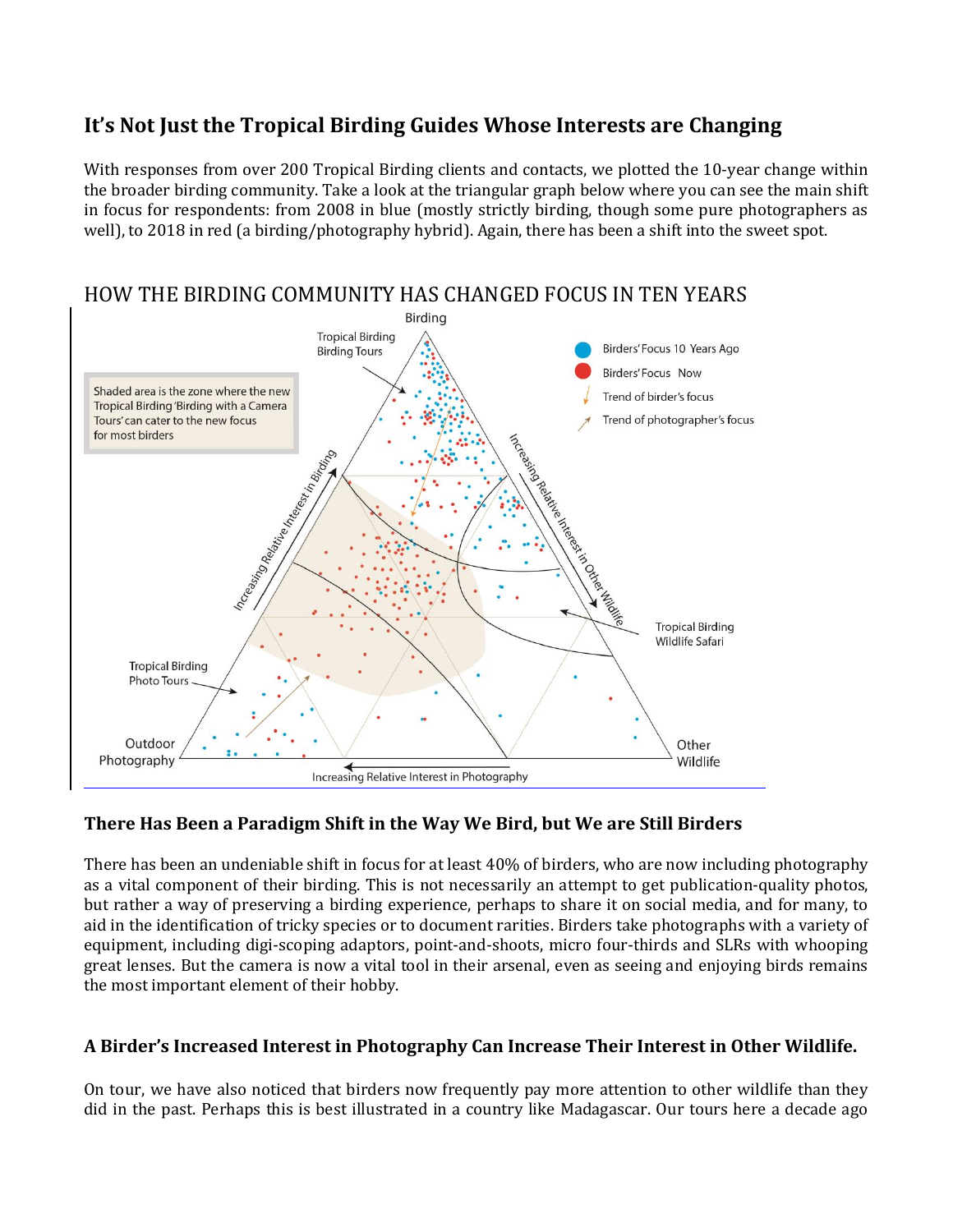focused on the endemic birds. Now, although we still see exactly the same number of bird species on tour, because folks are carrying cameras, they also want to see and photograph as many chameleons, leaf-tailed geckos, and lemurs as possible. The camera seems to have been the catalytic tool in expanding their interest in other wildlife.

#### **Can we turn photographers into birders?**

Could the photography portal be used to grow the birding community? Absolutely! Rather than venting angst at crowds of photographers at popular birding locations, we birders should be reaching out to help photographers who are struggling with identification and birding basics. Someone with a passing interest in the "pretty little birds" that they are photographing needs as much encouragement as a budding teen birder, and is no less deserving of our attention.

#### **Tours That Cater for Birding With a Camera: Is This for You?**

Imagine dawn in the Australian bush. You are with a small group on a Tropical Birding BwC tour. Everyone has binoculars, and is carrying a camera; although they range from point-and-shoots to big-lens SLRs. It is still twilight, but the dawn chorus is amazing and your guide is calling out what is around. The regulars, such as Noisy Friarbird, Pied Butcherbird, and Black-faced Cuckoo-Shrike are all singing. But she also hears a distant call of the Painted Honeyeater, so you go after the rare bird immediately and get some great views, plus noisy record shots. A mixed flock moves through, and you see most things and get a couple of good photos of Rufous Whistler and Jacky Winter. The light improves and a Spotted Pardalote calls nearby. The guide knows that if she works it, all the clients will get fantastic shots of this snappy-looking bird, so the focus changes immediately. She says "guys, this is a tiny bird, but it will probably come in really close when I 'pish'. It is most likely to settle on these branches at eye-level so get ready for that, and I suggest you set your depth-of-field to be between f5.6 and f8 so you get a good out-of-focus background." The bird duly arrives and everyone gets cracking photos. Meanwhile, the guide has noticed a group of Little Lorikeets high in some tall eucalypts, so she puts the spotting scope on them and explains that the backlighting is so terrible it is best to probably just get good looks at these temperamental little parrots, as we might not see them again on tour. "But be quick guys" she says, "I hear a Crested Shrike-Tit singing nearby and we are going to want to see and photograph that baby". Sound appealing? It certainly does to us.

#### **Where does Birding with a Camera fit?**

There will always be pure birders that are not interested in anything other than birding. And our dedicated birding tours will continue to cater to this core interest group. But we also see a need for a new product line to provide for the many folks whose interests have shifted; not shifted much, but enough to make a difference in the way they want to watch bird, and the way that they travel. Pure birders can celebrate this development, as it means that camera-toting birders are less likely to sign up for a strictly birding itinerary, preferring our 'Birding with a Camera' products. Other companies resistant to the changing nature of birding will claim that they have been serving the best interests of birders with a photography bent for years. But that is doubtful. Eight years ago we noticed tension between pure birders and folks that wanted to spend a lot of time photographing while birding. We committed to creating specialist bird photography tours. This served to keep both factions much happier, as we were able to satisfy the photographers away from the 'pure birding' tours. In doing so we made all participants more satisfied and gave those with a blossoming interest a new space. We soon realized the need to divide our photography trips into pure photography – for the dedicated bird photographer, where the shot is all that counts, and more opportunistic photography trips, with a greater travel experience component. Now we are again at a juncture where many birders want the very best of both worlds.